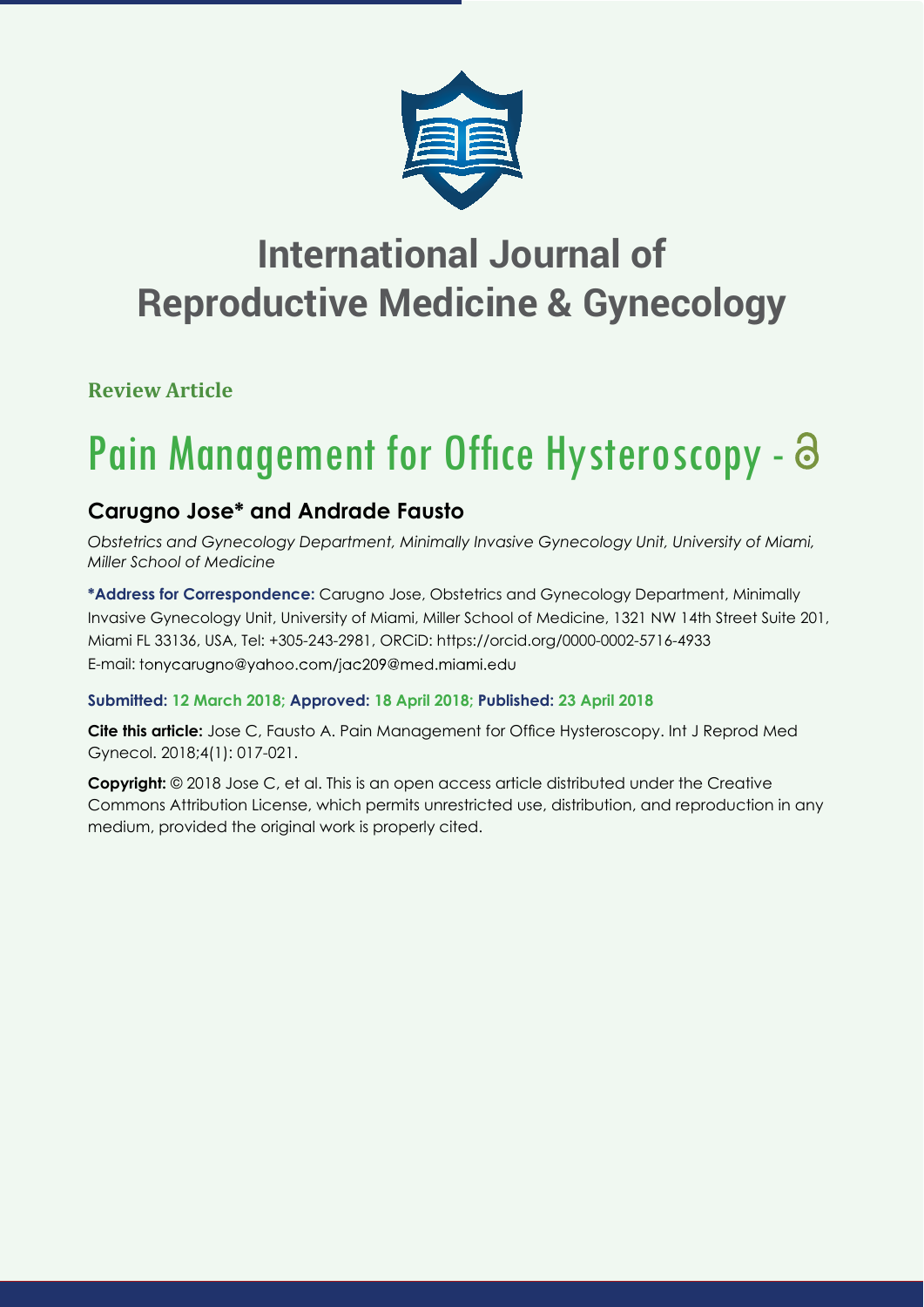#### **INTRODUCTION**

Office hysteroscopy is an indispensable tool in modern gynecology. Diagnostic hysteroscopy is considered the gold standard for the study of intra-uterine pathologies [1].

Diagnostic hysteroscopy is commonly performed in an office setting by inserting the hysteroscope into the external cervical OS and advancing the scope under direct visualization until entering the uterine cavity distending the uterus with the selected distention media, commonly normal saline. Over the last few years, there have been great advancements in surgical instruments for use in gynecological procedures, the creation of smaller hysteroscopes, as well as improvements in operative techniques [2]. These advancements have facilitated the performance of hysteroscopy becoming a popular procedure. In an effort to decrease cost and facilitate patient access, hysteroscopic procedures are increasingly migrating from the operating room to the office [3-5]. One major obstacle to transitioning hysteroscopy to the outpatient settings is pain management as the procedure is largely viewed as painful. Pain along with inability to access the uterus are often cited as the main reasons for failed office hysteroscopy.

There is no consensus in the literature as to the optimal method of pain relief. It is important to establish evidenced-based pain management protocols to decrease pain associated with office hysteroscopy, which will reduce the rate of failed procedures and therefore decrease cost, time, and risk associated with performing the procedure in the operating room with the additional risk of general anesthesia. In this review article, I will outline effective pain control regimens based on the current published literature that could be used as a guide to manage pain when performing in-office diagnostic and operative hysteroscopy.

### **FACTORS AFFECTING PAIN DURING HYS-TEROSCOPIC PROCEDURES**

The experience of pain associated with hysteroscopy, as any other pain eliciting procedure, is influenced by many factors related to the patient and the operative technique. Adequate patient selection for in office procedures is extremely important. Some patients will only tolerate the procedure if performed under general anesthesia. Table 1 list risk and protective factors associated with pain perception during in office hysteroscopy. Providers should screen each patient to ensure that the patient is a good candidate for in-office performance of the needed procedure.

#### **Patient related factors**

Parity: There is conflicting evidence regarding the influence of prior vaginal delivery and the pain reported during office procedures. Although some research shows that nulliparity does not increase pain during reported during in office hysteroscopy. Masson et al.

**Table 1:** Risk and protective factors associated with pain perception during in office hysteroscopy

| Increased pain                       | Decreased pain               |
|--------------------------------------|------------------------------|
| Nulliparity                          | History of vaginal delivery  |
| Postmenopausal status                | High volume hysteroscopist   |
| History of chronic pain/Dysmenorrhea | Short procedure              |
| Anxiety                              | Low distention pressures     |
| High level of anticipated pain       | Small diameter hysteroscopes |

[6] published a prospective observational study revealing that the number of spontaneous vaginal deliveries is inversely correlated with pain intensity during hysteroscopy. This is concordant with findings published by Van Dongen et al. [7] who reported that nulliparous women have a 27% higher risk of perceiving pain at Visual Analog Scale (VAS) > 5 during hysteroscopy when compared to women who have had vaginal deliveries. It is speculated that the more dilated multiparous cervix will require less force to introduce the hysteroscope as opposed to a nulliparous cervix that will pose more resistance.

**Menopausal status:** In an observational study of over 200 patients, Carta et al. [8] described menopause status as a specific risk factor associated with pain > 4 in VAS (OR, 2.81; 95% CI, 1.10-7.40). On the other hand, Torok et al. [9] in a study evaluating pain level during office hysteroscopy according to menopausal status, parity, and size of the instrument, found no correlation between menopausal status and pain during office hysteroscopy.

**Cervical canal:** Mazzon et al. [6] evaluated the correlation between pain perceived during hysteroscopy and the characteristics of the cervix, specifically the angle and morphology of the cervical canal. They concluded that the anatomy of the cervical canal does not seem to play an important role for pain. However, the presence of cervical adhesions and the resulting force needed to enter the uterine cavity is a major factor generating pain during hysteroscopy. In a recent video-article publication Bettocchi et al. [10] described different techniques to overcome the difficult cervix in over 30,000 in office hysteroscopy procedures, demonstrating that the surgical technique and gynecologist experience is an important factor to reduce pain during in office hysteroscopy.

History of chronic pelvic pain and/or dysmenorrhea: There is solid, consistent evidence that suggests that a history of chronic pelvic pain or dysmenorrhea is associated with increased chance of unacceptable pain during hysteroscopy.

**Anxiety:** It is reasonable to assume that reducing pre-procedure anxiety has a positive impact on the patient's experience of pain during the procedure. Elevated levels of anxiety in patients waiting for hysteroscopy have been reported. In a large study of over 500 patients interviewed by a physician before undergoing hysteroscopy, 65% reported anxiety. However, to what extent anxiety may affect pain experienced by patients during hysteroscopy remains unclear [11]. Pharmacologic intervention such as use of anxiolytics and sedatives as well as non-pharmacologic interventions to reduce operative anxiety has been suggested.

#### **PROCEDURE/TECHNIQUE FACTORS**

#### **Duration of the procedure**

Duration of the procedure is considered a limitation when performing in office procedures. Longer procedures and more difficult to tolerate. There is conflicting evidence suggesting that severe or intolerable pain is more frequently reported in procedures lasting longer than 2 minutes. A prospective study including 558 patients reported that the duration of the procedure was significantly longer in patients who reported having experienced severe pain during the procedure. However, based on our personal observation, shorter procedures tend to be better tolerated [12].

#### **Experience of the operator**

Hysteroscopist experience has been shown to be associated with patient's perception of pain during hysteroscopy. Experts tend to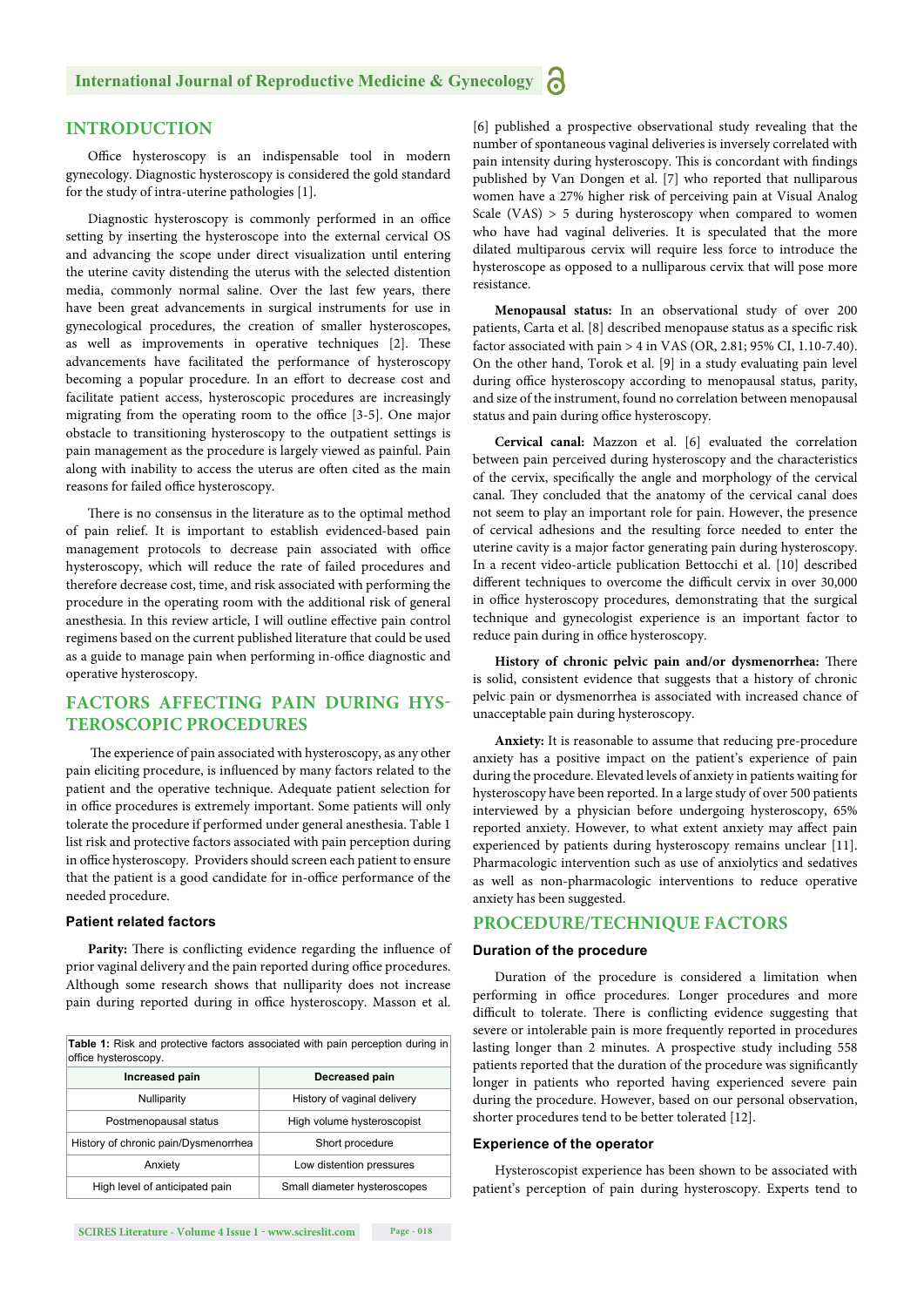perform the procedure more quickly and smoothly, thereby causing less discomfort to the patient.

#### **Distension media**

Hysteroscopy requires distention of the uterine cavity to allow adequate visualization. It is well accepted that the use of normal saline is associated with less pain than carbon dioxide. An important, frequently neglected, factor that generates pain and discomfort is the filling pressure utilized during the procedure. Higher uterine filling pressures cause excessive pain, which can result in failed procedures. The optimal filling pressure to provides adequate visualization without causing excessive pain is around 50 mmHg.

#### **Hysteroscope size**

In the last two decades, a new generation of "mini" hysteroscopes that are 1 to 3 mm smaller than the conventional 5 mm instruments have hit the market. These small scopes have made more feasible to perform in-office hysteroscopy as they require less dilation of the cervical canal, cause less trauma, and thereby decrease the pain experienced during the procedure. A systematic review of 8 studies including 2322 patients who underwent office hysteroscopy without anesthesia concluded that 3.5 mm rigid mini-hysteroscopes are associated with significantly less pain than conventional 5 mm hysteroscopes [13].

#### **Use of flexible hysteroscopes**

The incorporation of fiber optic technology has produced flexible hysteroscopes with the ability to accommodate the pathway of the cervical canal. However, there is insufficient evidence at this time to demonstrate the superiority of flexible over rigid instruments.

#### **Vaginoscopic approach**

In 1997 Bettocchi and Selvaggi [4] presented a revolutionary approach to hysteroscopy advocating the "vaginoscopic approach" for diagnostic hysteroscopy, which avoids the use of a speculum and tenaculum. They presented a series of 1200 hysteroscopy, of which 680 were performed using the vaginoscopic approach and were found to be associated with significantly decreased rates of patient's discomfort. This technique soon became widespread and is currently the preferred approach of most expert hysteroscopists. A RCT from Sagiv et al. [14] compared the vaginoscopic approach without anesthesia to the traditional approach with intracervical anesthesia. Eighty-three women underwent hysteroscopy without use of a speculum, tenaculum, or anesthesia. Forty-seven women received intracervical anesthesia with 10 ml of 3% mepivacaine hydrochloride solution. Hysteroscopy was performed using 0.9% saline solution as distention media and a rigid 3.7-mm hysteroscope in both groups. Both mean pain scores during the examination and after completion of the procedure were significantly lower in the group without use of a speculum, tenaculum, or anesthesia ( $p = 0.008$ ). We strongly encourage the use of vaginoscopy whenever possible.

#### **PAIN MANAGEMENT OPTIONS**

#### **Local anesthesia**

The use of local anesthesia is a common practice to decrease pain when performing in office procedures. The administration of local anesthesia in gynecologic procedures can be performed using different modalities: topical, intrauterine, intracervical, and paracervical. Safe use of anesthetic drugs requires a complete understanding of the potency, avoiding toxicity, and early recognition of potential complications [15].

#### **Topical agents**

**Uterine Cervix:** There is conflicting data to evaluate the use of topical anesthetics on the cervix to decrease pain during hysteroscopy. Wong et al. [16] found no benefit using lignocaine gel applied on the cervix before the procedure, whereas Soriano et al. [17] demonstrated substantial reduction in pain associated with the use of lidocaine spray. Anesthetic agents delivered by sprays, gels and creams provide anesthesia to superficial pain receptors. A later published metaanalysis concluded that topical cervical anesthesia was not effective in decreasing pain during hysteroscopy when compared to placebo (20.32; 95% CI, 20.97 to 0.33) [18].

**Uterine Corpus:** Another commonly used modality is the administration of intrauterine local anesthesia. This technique has been investigated in several trials. A review published by Cooper et al. [17] concluded that intracavitary anesthesia was not effective (20.11; 95% CI, 20.31 to 0.10) Moreover, a systematic review of the use of intrauterine anesthesia for different gynecologic procedures concluded that intrauterine anesthesia is an effective method of pain management for some gynecologic office procedures but not for all [19].

#### **Injectable agents**

The most common local anesthetics used in the office are lidocaine and bupivacaine. The maximum dose of lidocaine without epinephrine should not exceed 4.5 mg/kg. A dose of 200 mg of lidocaine (20 ml of 1% lidocaine) is often used for paracervical block and is well below the threshold of toxicity. At low serum levels of lidocaine, patients may experience tinnitus and numbness of the mouth. This is not uncommon when using paracervical blocks. At higher levels of lidocaine, patients may experience visual disturbances, confusion, seizure, or cardio-respiratory arrest. Techniques to lower the risk of lidocaine toxicity include adding vasopressin or epinephrine to reduce systemic absorption and aspirating before injecting to reduce the risk of intravascular instillation.

**Paracervical block:** Although the paracervical block has been shown to be effective for many gynecologic procedures, performing the block itself causes considerable patient discomfort. There is no consensus on the proper technique to perform a paracervical block with great variability in the location and depth of injection as well as type and dose of anesthetic used. However, regardless of the technique, an extensive systematic review of local anesthesia during gynecologic in-office procedures concluded that there is significant reduction in pain associated with the use of paracervical anesthesia (21.28; 95% Confidence Interval [CI] 22.22 to 20.38) [20].

#### **Systemic medications**

Office-based analgesia/anesthesia is typically limited to the provision of moderate sedation or less, but most providers restrict their practice to minimal sedation using a combination of oral anxiolytics and analgesics with local anesthesia. Minimal sedation is defined as a drug-induced state during which patients respond normally to verbal commands. Although cognitive function and coordination may be somewhat compromised, ventilation and cardio-vascular functions are not affected.

Moderate sedation, also known as conscious sedation, is defined as a drug-induced depression of consciousness during which patients are able to respond to verbal commands, either alone or accompanied by light tactile stimulation.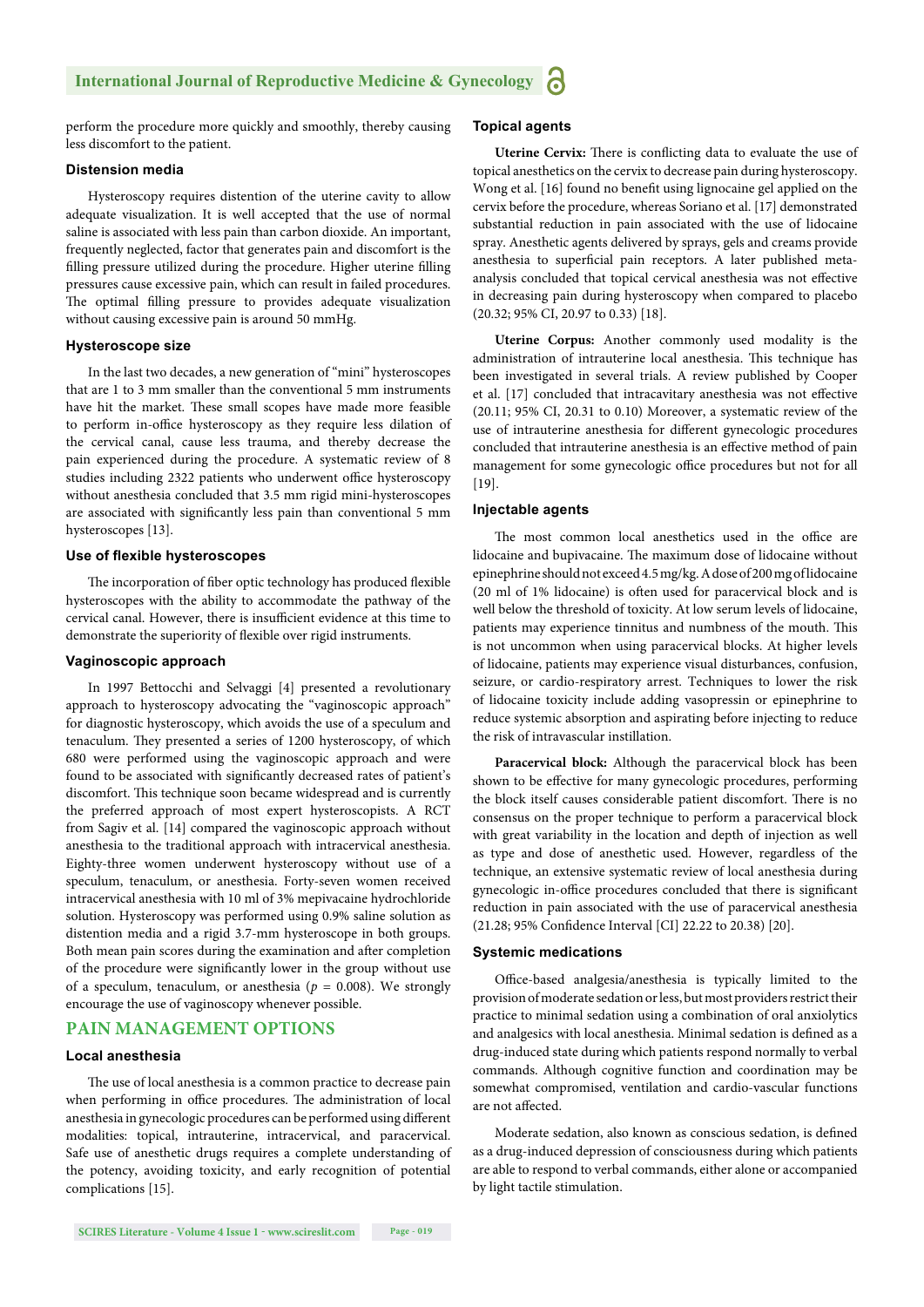#### **International Journal of Reproductive Medicine & Gynecology**

NSAIDs: Nonsteroidal Anti-Inflammatory Drugs (NSAIDs), such as ibuprofen, are commonly used prior to and after gynecological procedures to reduce pain. Their mechanism of action involves the inhibition of cyclooxygenase, which results in a reduction of the amount of circulating prostaglandins. A recent study found that ibuprofen 600 mg, given 30 minutes preoperatively, improved pain control and decreased postoperative pain when compared to placebo in patients undergoing uterine aspiration for first trimester abortions. NSAIDs have also been combined with misoprostol in an effort to decrease pain [21]. Li et al. [22] compared misoprostol alone versus misoprostol combined with diclofenac for women having abortions between 7 and 12 weeks of gestation. They found a small decrease in pain during the procedure among multiparous subjects only (mean 58 vs 63, *P* 5 .06, median 51 vs 68). NSAIDs have not been shown to interfere with the action of exogenous prostaglandins such as misoprostol.

Opioids: The use of opioid drugs has been mainly studied during abortions and uterine aspiration procedures. In 2011, a systematic review and meta-analysis of pain management for office gynecologic procedures identified only 1 placebo-controlled RCT evaluating opioid drugs. This study evaluated the use of sublingual buprenorphine for hysteroscopy and concluded that this medication did not decrease pain but substantially increased side effects including nausea, vomiting, and drowsiness [23].

**Benzodiazepines:** Benzodiazepines are anxiolytic medications that have been shown to be safe for use to decrease pain during firsttrimester uterine aspiration. However, there is no data suggesting this type of oral medication decreases procedural pain for other gynecologic procedures [24].

**Misoprostol:** Misoprostol has been studied for cervical ripening prior to hysteroscopy. One meta-analysis of 10 studies concluded that misoprostol leads to greater preoperative dilation, decreased need for additional dilation, and reduced rates of cervical laceration in premenopausal women. The greatest benefits were seen in nulliparous women and with operative hysteroscopy [25]. However, women treated with misoprostol had higher rates of side effects and minor complications such as transient vaginal bleeding, cramping, and preoperative fever. The optimal dosing regimen for cervical ripening before hysteroscopy is unclear. In premenopausal women, studies have found either 200, 400, or 1000 g of vaginal misoprostol or 400 g of oral misoprostol given at least 9 to 12 hours preoperatively to be superior to placebo. Most of these studies focused on nulliparous women [26]. There are few trials comparing routes of administration, dosage, and interval to procedure. Batukan C et al. [27] compared 400 mcg of oral vs vaginal misoprostol given 10 to 12 hours before operative hysteroscopy in a double-blinded, placebo-control trial. The authors found vaginal misoprostol to be superior in baseline cervical dilation and decreased time required for cervical dilation. Other trials evaluating vaginal misoprostol for shorter intervals, 4 to 6 hours preoperatively, have not shown evidence of any effect. With the current evidence we can conclude that misoprostol has greater effect in pregnant and premenopausal patients. For postmenopausal women the data is conflicting, and most studies do not show a benefit from misoprostol. Misoprostol's actions on the cervix may require endogenous estrogen. It is not known if more intensive dosing regimens would affect the postmenopausal cervix [25].

#### **CONCLUSIONS**

In office hysteroscopy plays an important role in modern gynecology. The number of procedures that are being currently performed in an office setting is growing. Patient comfort directly affects the ability of the hysteroscopist to safely complete a procedure. Adequate patient selection is a fundamental step to achieve a successful office-based practice.

#### **REFERENCES**

- 1. Mazzon I, Favilli A, Grasso M, Horvath S, Bini V, Di Renzo GC, et al. Pain in diagnostic hysteroscopy: a multivariate analysis after a randomized, controlled trial. Fertil Steril. 2014; 102: 1398-403. https://goo.gl/dbdAXp
- 2. Cicinelli E. Hysteroscopy without anesthesia: review of recent literature. J Minim Invasive Gynecol. 2010; 17: 703-708. https://goo.gl/A8anqV
- 3. Bettocchi S, Nappi L, Ceci O, Selvaggi L. Office hysteroscopy. Obstet Gynecol Clin North Am. 2004; 31: 641-654. https://goo.gl/t3E1kq
- 4. Bettocchi S, Selvaggi L. A vaginoscopic approach to reduce the pain of office hysteroscopy. J Am Assoc Gynecol Laparosc. 1997; 4: 255-258. https://goo.gl/d8Pwib
- 5. Cicinelli E, Parisi C, Galantino P, Pinto V, Barba B, Schonauer S. Reliability, feasibility, and safety of minihysteroscopy with a vaginoscopic approach: experience with 6,000 cases. Fertil Steril. 2003; 80: 199-202. https://goo.gl/FZhvHP
- 6. Mazzon I, Favilli A, Horvath S, Grasso M, Di Renzo GC, Laurenti E, et al. Pain during diagnostic hysteroscopy: what is the role of the cervical canal? A pilot study. Eur J Obstet Gynecol Reprod Biol. 2014; 183: 169-173. https://goo.gl/KALKej
- 7. van Dongen H, de Kroon CD, van den Tillaart SA, Louwe LA, Trimbos-Kemper GC, Jansen FW. A randomised comparison of vaginoscopic office hysteroscopy and saline infusion sonography: a patient compliance study. BJOG. 2008; 115: 1232-1237. https://goo.gl/uABaJh
- 8. Carta G, Palermo P, Marinangeli F, Piroli A, Necozione S, De Lellis V, et al. Waiting time and pain during office hysteroscopy. J Minim Invasive Gynecol. 2012; 19: 360-364. https://goo.gl/pTHp6b
- 9. Torok P, Major T. Evaluating the level of pain during office hysteroscopy according to menopausal status, parity, and size of instrument. Archives of Gynecology and Obstetrics. 2013; 287: 985-988. https://goo.gl/QDPfnq
- 10. Bettocchi S, Bramante S, Bifulco G, Spinelli M, Ceci O, Fascilla FD, et al. Challenging the cervix: strategies to overcome the anatomic impediments to hysteroscopy: analysis of 31,052 office hysteroscopies. Fertil Steril. 2016; 105: 16-17. https://goo.gl/NpKdXf
- 11. Cicinelli E, Rossi AC, Marinaccio M, Matteo M, Saliani N, Tinelli R. Predictive factors for pain experienced at office fluid minihysteroscopy. J Minim Invasive Gynecol. 2007; 14: 485-488. https://goo.gl/gWJnzb
- 12. De Freitas Fonseca M, Sessa FV, Resende JA, Guerra CG, Andrade CM, Crispi CP. Identifying predictors of unacceptable pain at office hysteroscopy. J Minim Invasive Gynecol. 2014; 21: 586-591. https://goo.gl/zpjh6Z
- 13. Paulo AA, Solheiro MH, Paulo CO. Is pain better tolerated with minihysteroscopy than with conventional device? A systematic review and metaanalysis : hysteroscopy scope size and pain. Arch Gynecol Obstet. 2015; 292: 987-994. https://goo.gl/dffgx4
- 14. Sagiv R, Sadan O, Boaz M, Dishi M, Schechter E, Golan A. A new approach to office hysteroscopy compared with traditional hysteroscopy: a randomized controlled trial. Obstet Gynecol. 2006; 108: 387-392. https://goo.gl/wJoAic
- 15. Salazar CA, Isaacson K. Office Operative Hysteroscopy an Update. J Minim Invasive Gynecol. 2018; 25: 199-208. https://goo.gl/SeBi55
- 16. Wong AY, Wong K, Tang LC. Stepwise pain score analysis of the effect of local lignocaine on outpatient hysteroscopy: a randomized, double-blind, placebo-controlled trial. Fertil Steril. 2000; 73: 1234-1237. https://goo.gl/dY2AhZ
- 17. Soriano D, Ajaj S, Chuong T, Deval B, Fauconnier A, Darai E. Lidocaine spray and outpatient hysteroscopy: randomized placebo-controlled trial. Obstet Gynecol. 2000; 96: 661-664. https://goo.gl/DaoGWV
- 18. Cooper NA, Khan KS, Clark TJ. Local anaesthesia for pain control during outpatient hysteroscopy: systematic review and meta-analysis. Bmj. 2010; 340: 1130. https://goo.gl/zudiFK